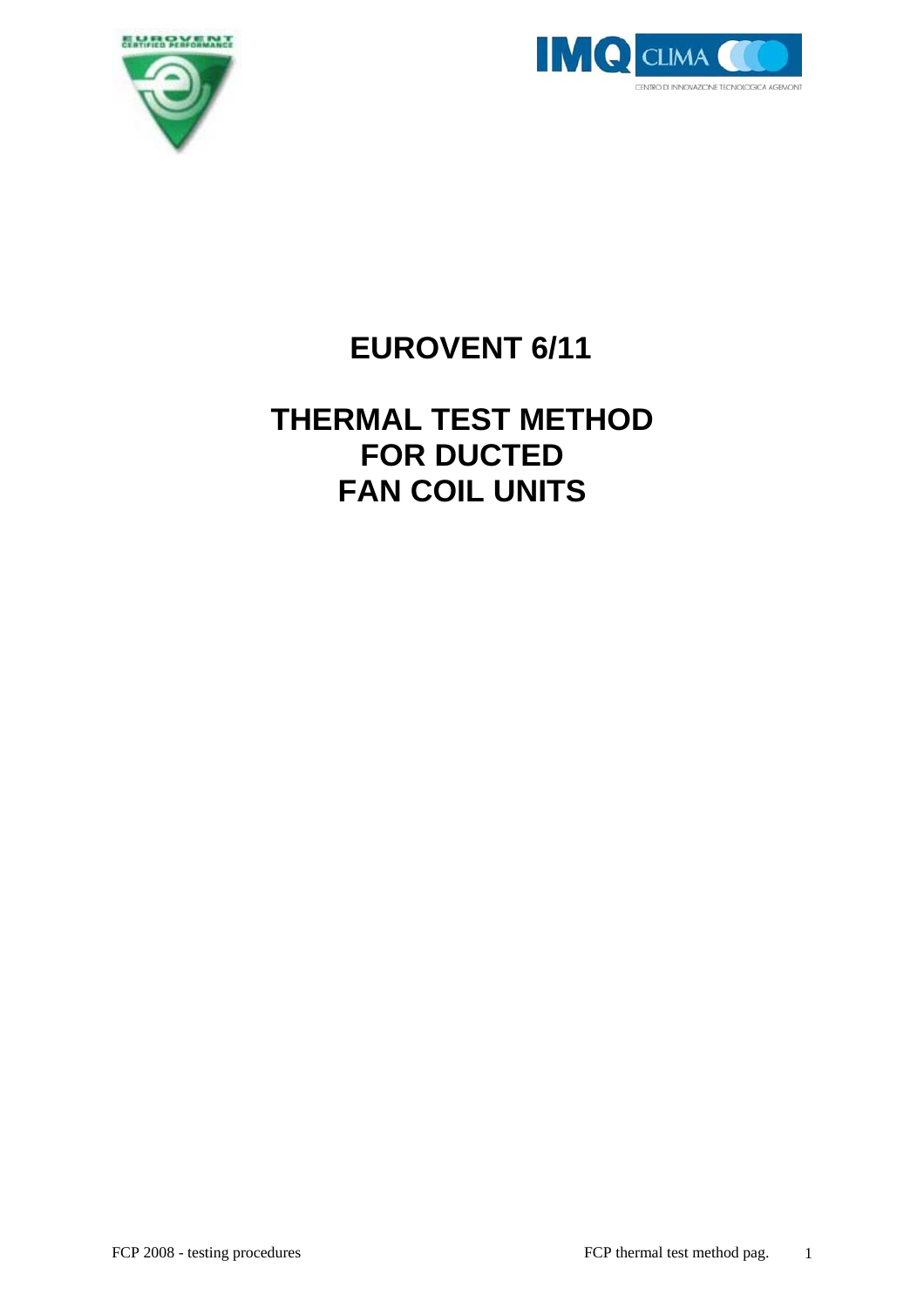



### **CONTENTS**

| $\mathbf{1}$ . |     |  |
|----------------|-----|--|
|                |     |  |
| 2.             |     |  |
| 1.             |     |  |
| 5.             |     |  |
| 6.             |     |  |
|                | 6.1 |  |
|                | 6.2 |  |
|                | 6.3 |  |
|                | 6.4 |  |
|                | 6.5 |  |
|                | 6.6 |  |
|                | 6.7 |  |
| 7.             |     |  |
| 8.             |     |  |
|                | 8.1 |  |
|                | 8.2 |  |
|                | 8.3 |  |
|                |     |  |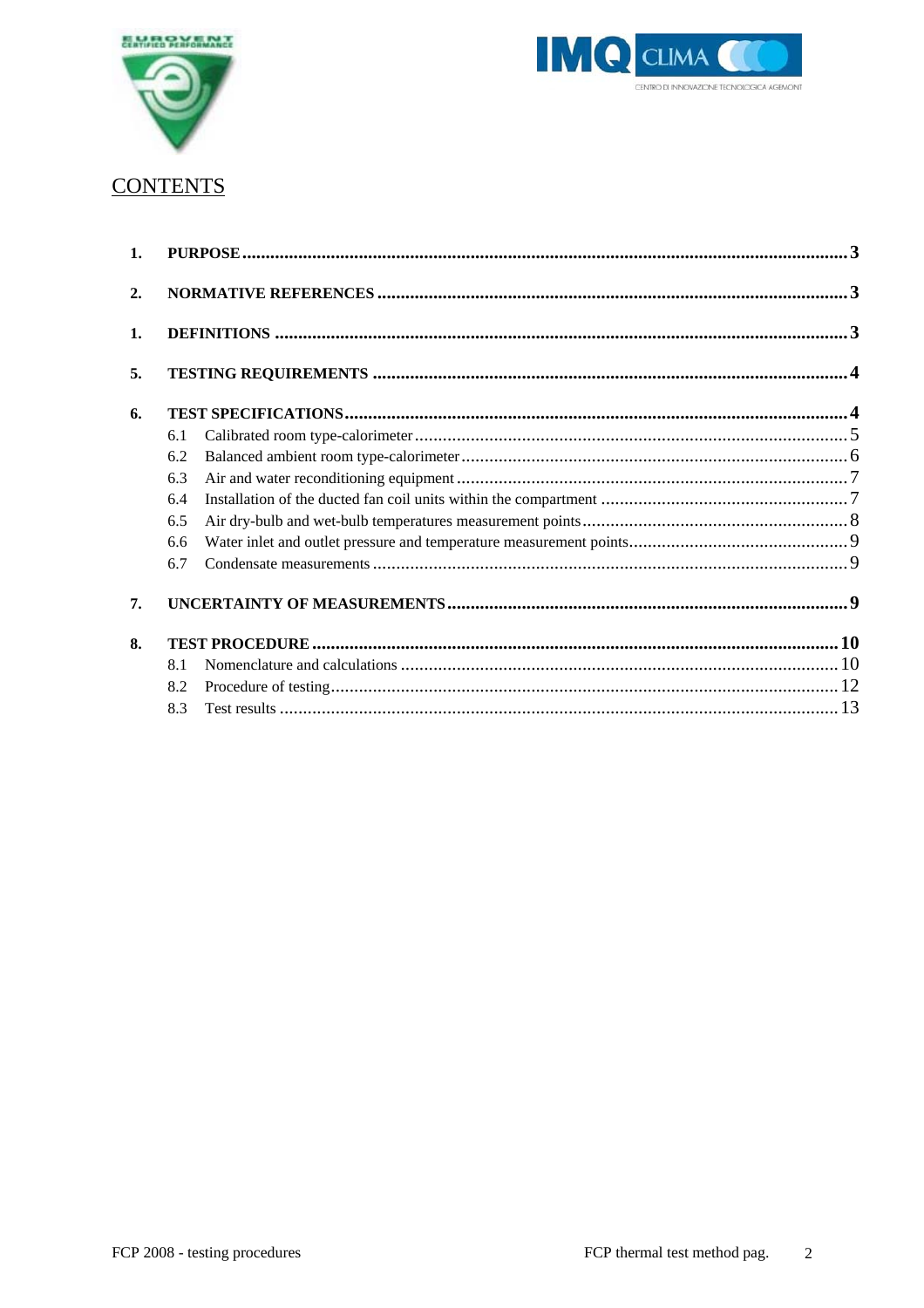



#### **1. PURPOSE**

The purpose of this document is to describe the measurement method of the cooling (sensible and latent) and heating capacities and the various characteristics of ducted fan coil units at one selected speed with a available static pressure equal to 50 Pa at medium speed. The test results describe the performance of the FC in the real condition of build installation where, as usual, the static pressure is fixed at medium speed.

#### **2. NORMATIVE REFERENCES**

- *EN 1397:2001 Heat Exchangers Hydronic room fan coil units Test procedure for establishing the performances*
- *Eurovent 6/3:1996 Thermal test method for ducted fan coil*

#### **3. DEFINITIONS**

A **Ducted Fan Coil Unit** is a factory-made assembly which provides the functions of cooling and/or heating air using hot or chilled water with air flow to the room ensured by one or more electrically driven fans. Fan Coil Units may be of the chassis style, concealed within the building structure with ducting appropriately connected to the inlet and/or outlet of the unit.

The principal components are:

- one or more heat exchangers
- one or more fans with electric motors
- an appropriate enclosure
- condensed water collecting facilities when cooling
- air filter
- discharge plenum
- **Total Cooling Capacity**: Total heat energy removed from the air divided by the defined interval of time, expressed in Watts.
- **Sensible Cooling Capacity:** Sensible heat energy removed from the air divided by the defined interval of time, expressed in Watts.
- **Heating Capacity**: Total heat energy supplied to the air divided by the defined interval of time, expressed in Watts.
- **Fan Power Input:** Average electrical power input of the Fan Coil Unit
	- within the defined interval of time, expressed in Watts**.**
	- **Water Pressure Drop:** Difference between input and output water static pressure.
- **Available Static Pressure:** The available air static pressure at the discharge of the air way cross section of the unit.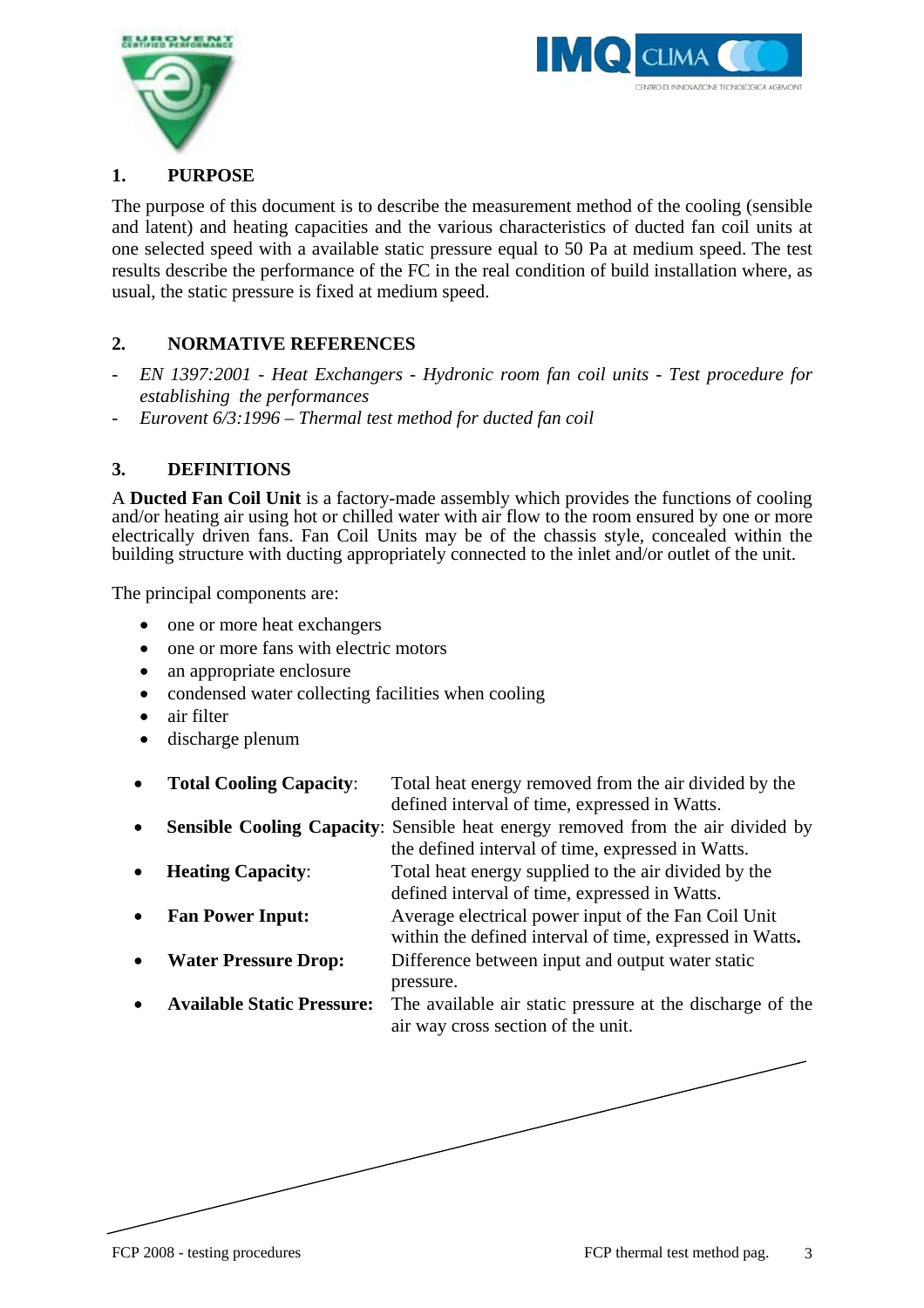



#### **4. TESTING REQUIREMENTS**

The thermal tests shall be performed in accordance with the following specifications:

- discharge plenum installed
- air filter installed
- with static pressure of 50 Pa at medium speed. For units with more than 3 speeds, the manufacturers shall specify a medium speed (see par.6.6 for damper setting)
- the speeds of choice has to be hard wired to the fan

**For cooling test**, the following Standard rating conditions shall be used:

| Air Inlet  | Dry bulb T. $(^{\circ}C)$     | 27 |
|------------|-------------------------------|----|
|            | Wet Bulb T. $(^{\circ}C)$     | 19 |
| Water      | Water inlet T. $(^{\circ}C)$  |    |
|            | Water outlet T. $(^{\circ}C)$ |    |
|            | Available static              |    |
| Air outlet | pressure at medium            | 50 |
|            | fan speed (Pa)                |    |

**For heating test**, the following Standard rating conditions shall be used:

| Air Inlet               | Dry bulb T. $(^{\circ}C)$         | 20       |
|-------------------------|-----------------------------------|----------|
|                         | Wet Bulb T. $(^{\circ}C)$         | $15$ max |
|                         | Water inlet T. $(^{\circ}C)$      | 50       |
| Water for 2 pipes units | Water outlet T. $(^{\circ}C)$     | $\ast$   |
|                         | Water inlet T. $(^{\circ}C)$      | 70       |
| Water for 4 pipes units | Water outlet $T.$ ( $^{\circ}C$ ) | 60       |
|                         | Available static                  |          |
| Air outlet              | pressure at medium                | 50       |
|                         | fan speed (Pa)                    |          |

\* Water flow rate same as for the cooling test

The nominal voltage is 230 V, 50 Hz frequency, if not specified differently by the manufacturer.

#### **5. TEST SPECIFICATIONS**

The thermal test of ducted fan coils shall be performed in a calibrated or balanced calorimeter built in compliance with the requirements ISO 5151, EN 14511 and EN 1397 standard.

The tests under heating/cooling conditions shall be carried out by keeping the water and the air rating conditions by the reconditioning equipment, whose capacity (water and air side) can be measured and controlled to balance with high precision the performances of the unit. For the cooling test an humidifier should allow to balance also the dehumidification capacity of the UUT so to maintain the rating air wet-bulb conditions.

In the surround room of the test balanced chamber, a dry bulb temperature shall be maintained equal to the test room one.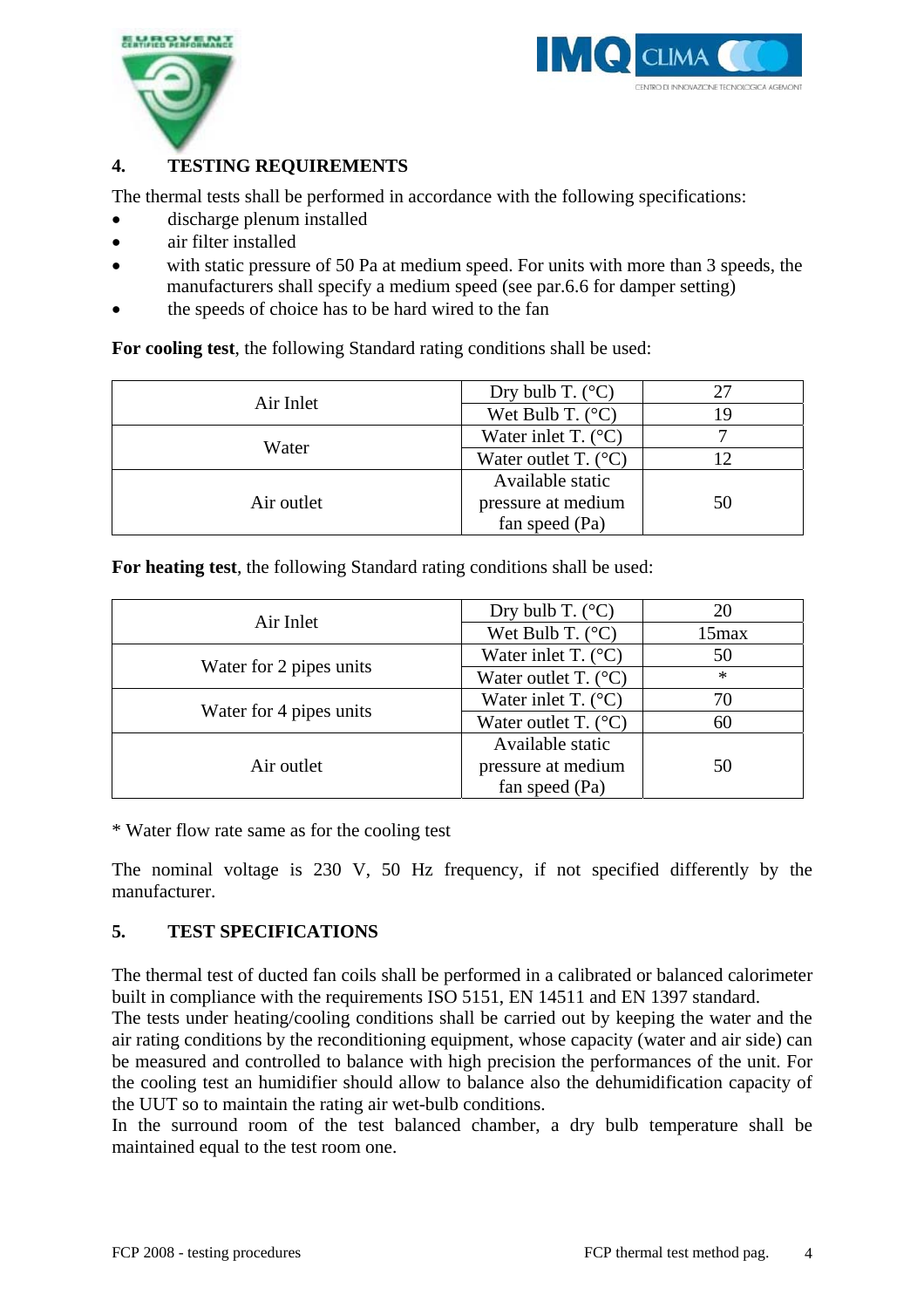



Inside surfaces of the calorimeter compartments, should be of non-porous material with all joints sealed again air and moisture leakage. Access doors should be tightly sealed against air moisture leakage by use of gaskets or other suitable means.

The size of the compartments (see table 1) should be sufficient to avoid any restriction to intake or discharge openings of the fan coil units.

| Maximum heating or<br>cooling capacity of | Suggested minimum inside dimensions of each room calorimeter |                 |                     |
|-------------------------------------------|--------------------------------------------------------------|-----------------|---------------------|
| unit $(*)$                                | Width                                                        | Lenght          | Depht               |
| 3 000 W                                   | $2,4 \text{ m}$                                              | $2,1 \text{ m}$ | $1,8 \; \mathrm{m}$ |
| 6 000 W                                   | $2,4 \text{ m}$                                              | $2,1 \text{ m}$ | $2,4 \text{ m}$     |
| 9 000 W                                   | $2.7 \text{ m}$                                              | $2,4 \text{ m}$ | 3.0 <sub>m</sub>    |
| 12 000 W                                  | 3.0 <sub>m</sub>                                             | $2.4 \text{ m}$ | 3.7 <sub>m</sub>    |

(\*) All figures have been voluntarily rounded

#### **5.1 Calibrated room type-calorimeter**

The calibrated room-type calorimeter is shown in figure 1. Each calorimeter, including the separating partition, should be insulated to prevent heat leakage (incl. radiation) in excess of 5% of the test unit capacity. It is recommended that the air space permitting free circulation be provided under the calorimeter floor.

Heat leakage in the room side equipped for this type of tests may be determined by the following method:

- a) all openings should be closed
- b) the compartment may be heated by electric heaters for example to a temperature of at least 11°C above the surrounding ambient temperature
- c) the ambient temperature should be mantained constant  $+ 1^{\circ}$ C outside all six enveloping surfaces of the compartment including the separating partition

If the construction of the partition is identical with that of the other walls, the heat leakage through the partition mat be determined on the proportional area basis.

For calibrating the heat leakage through the separating partition alone, the following procedure may be used:

- a) all openings should be closed
- b) the compartment may be heated by electric heaters for example to a temperature of at least 11°C above the the ambient surrounding the five enveloper surfaces without the separating partition
- c) the adjoining area on the other side of the separating partition is raised to equal the temperature in the heated compartment
- d) the ambient temperature should be mantained constant  $+ 1^{\circ}$ C outside all six enveloping surfaces of the compartment including the separating partition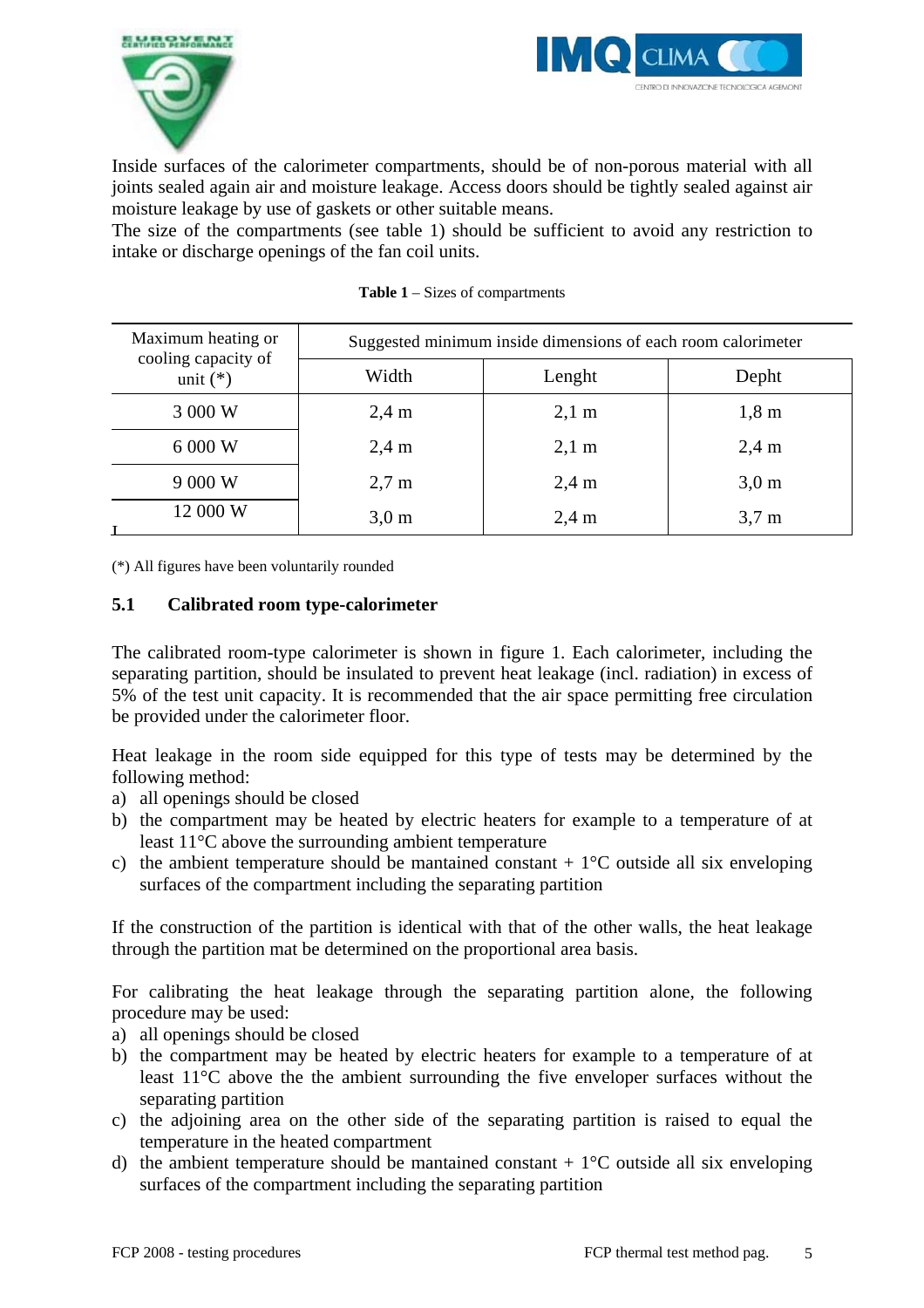



The difference in heat between the first and the second test will permit determination of the leakage through the partition alone.



**Figure 1** – Calibrated room type-calorimeter

Cool leakage in the room side equipped for this type of tests may be determined by cooling the compartment to a temperature at least 11°C below the ambient temperature (on six sedes) and carry out a similar analysis.

#### **5.2 Balanced ambient room type-calorimeter**

The balanced ambient room-type calorimeter is shown in figure 2. It operates on the principle of maintaining the dry bulb temperatures surrounding the particular compartment equal to the dry-bulb temperatures the particular compartment equal to the dry-bulb temperatures maintained within the compartment.



**Figure 2** – Balanced room type calorimeter

If the ambient wet-bulb temperature is also maintained equal to that within the compartment, the vapour-proofing provisions, previously determined, are not required.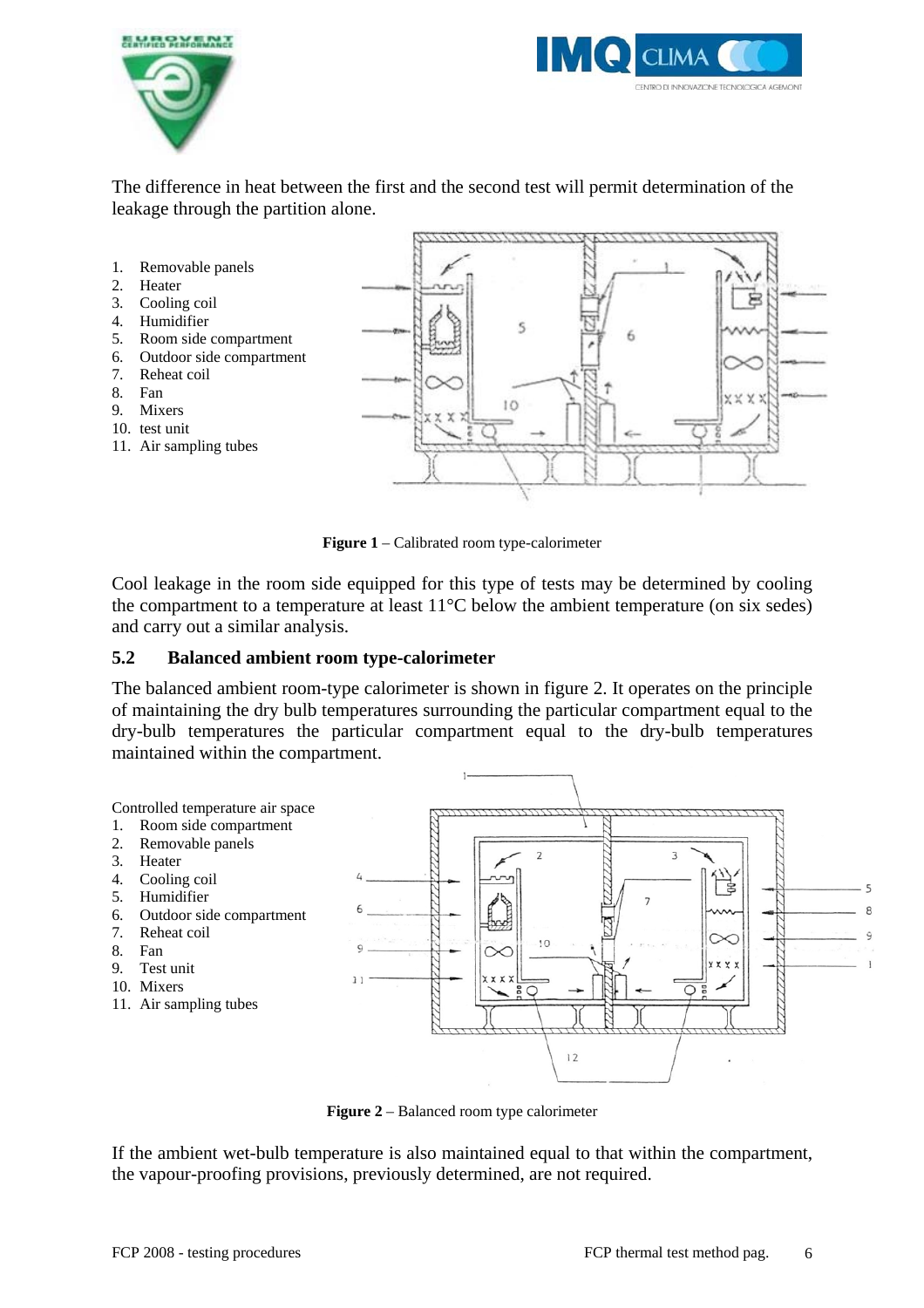



The floor, ceiling and walls of the calorimeter compartments should be spaced a sufficient distance from the floor, ceiling and walls of the controlled areas in which the compartments are located in order to provide uniform air temperature in the intervening space. It is recommended that the distance be at least 0,3 m. Means should provided to circulate the air within the surrounding space to prevent stratification.

Heat leakage through the separating partition should be introduced into the heat balance calculation and may be calibrated with clause 5.1, ore may be calculated.

It is recommended that the floor, ceiling and walls of the calorimeter compartments be insulated so as to limit heat leakage (including radiation) to not more than 10% of the air conditioner capacity, with a 11°C temperature difference, or 300 W for the same temperature difference, whichever is greater, as tested using the procedure given in clause 5.1.

#### **5.3 Air and water reconditioning equipment**

The room chamber equipped for ducted fan coil test should be provided with a reconditioning equipment to maintain specified air flow and water prescribed conditions. Air and water reconditioning equipment should consist respectively of the following facilities: On the air side:

- heaters to supply sensible heat, an humidifier to supply moisture for the cooling tests
- a cooling coil with by-pass dampers and supplied with variable temperature water or variable water quantity to control the dry bulb temperature for the heating tests

On the water side:

 an essentially two energy generators respectively producing warm or cold water that permit to maintain the rating water inlet and outlet conditions. The heating or medium cooling flow can be made after the diagram of figure 3.

The test compartment should have fans of sufficient capacity to circulate not less than twice the quantity of air discharged by the fan coil unit. Perforate plates or other suitable grilles should be provided at the discharge openings from the reconditioning euipment to avoid face velocities exceeding 0,5 m/s. Sufficient space should be allowed in front of any inlet or discharge grilles of the fan coil unit to avoid interference with tha air flow.

#### **5.4 Installation of the ducted fan coil units within the compartment**

Ducted fan coil units should be located in normal operating position parallel to the floor on an appropriate holder at a distance from the side walls as equal as possible.

Fan coil should be connected to the heating or cooling medium flow (hot or cold water) by insulated pipes that pass through the compartment enclosure.

The available static pressure at the discharge air-way cross section should be set to the rating conditions by an essential system that consists of a duct and a damper.

The outlet ducts (for lateral and frontal spigot units) shall have the following characteristics:

- they shall contain all the spigots of the discharge plenum of the unit.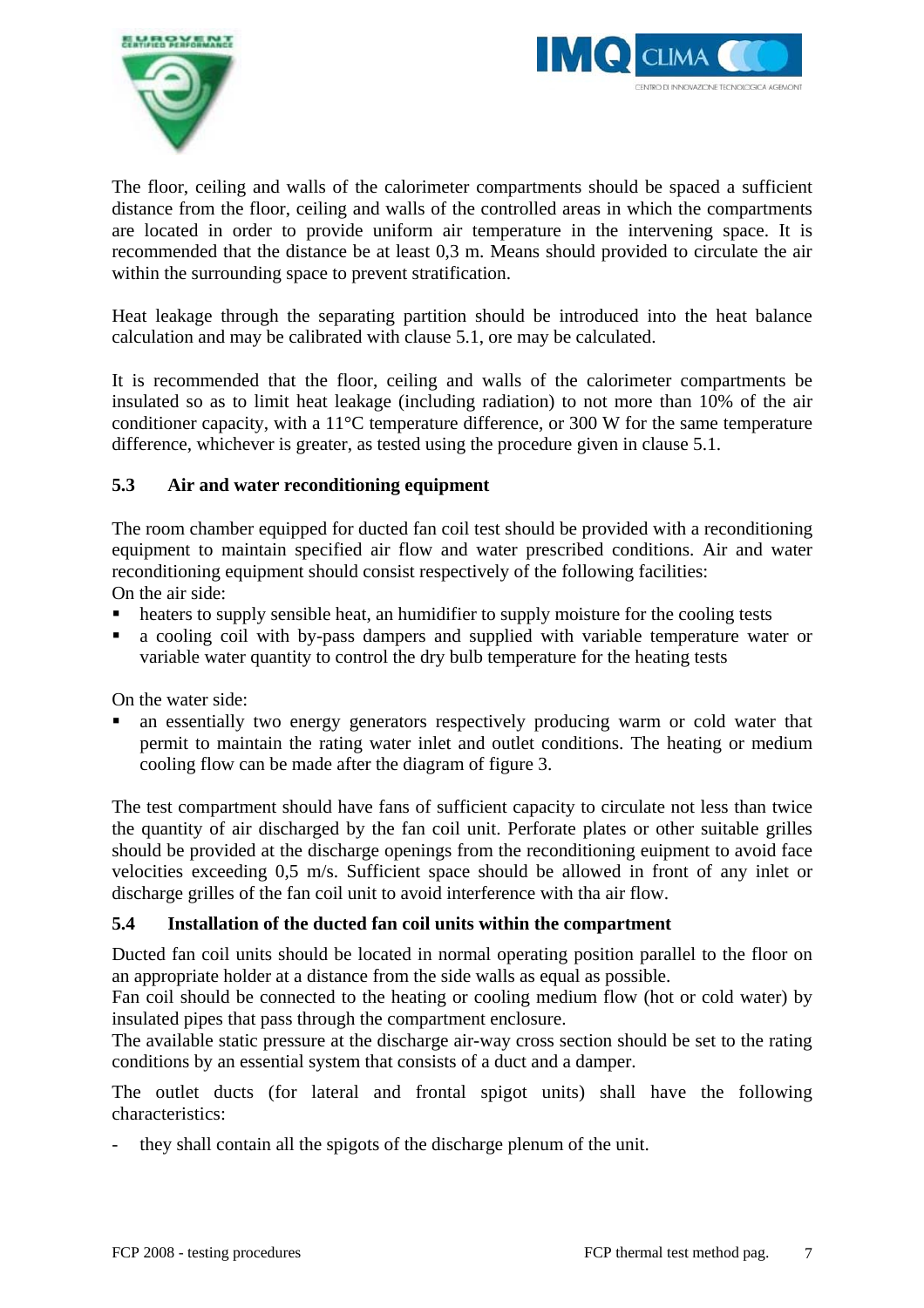



- the minimum distance between the lateral outlet spigot and the side plenum wall shall be 0,5 x hydraulic diameter
- the maximum discharge plenum height shall be lower than  $1,25$  x the unit height
- the angle of the restriction between the discharge plenum and the damper must lower than 15°
- the discharge plenum length must be longer than two hydraulic diameters (of the rectangular plenum section) defined in the ISO 5801 standard
- they shall be acoustically insulated
- to avoid set-up problems, the flexible pipes installation could be used for big units only

#### **N.B.** see 6.2 paragraph of Eurovent 6/10 document figures

There should not be any additional resistance on the UUT air suction except the normal operating filters included by the manufacturer.

#### **5.5 Air dry-bulb and wet-bulb temperatures measurement points**

It is recognised that in both the room-side and outdoor-side compartments, temperature gradients and air-flow patterns result from the interaction of the reconditioning equipment and the fan coil unit being tested. Therefore, the resultant conditions are peculiar to, and dependent upon, a given combination of compartment size, arrangement and size of reconditioning equipment, and the fan of unit air-discharge characteristics.

Accordingly, no single location for the measurement of dry and wet-bulb temperatures can be specified which will be acceptable for all combinations of calorimeter facilities and fan coil units which may be tested.

It is intended that the specified test temperatures surrounding the unit being tested should simulate as nearly as possible the normal conditions of use of such a unit.

The point of measurement of specified test temperatures should be such that the following conditions are fulfilled:

- the measured temperatures should be representative of the temperature surrounding the unit, and simulate the conditions encountered in an actual application

- at the point of measurement of specified test temperatures of air should not be affected by air discharged from the test unit. This makes it mandatory that the temperatures are measured upstream of any recirculation produced by the test unit.

Note:

- If the conditions of air movement and airflow patterns in the calorimeter compartments are favourable, the temperatures may be measured at the outlet of the reconditioning equipment.

- If it has been established that the unit being tested does not produce any bypassed air from discharge to intake opening, the specified temperatures may be measured immediately upstream of such intake opening.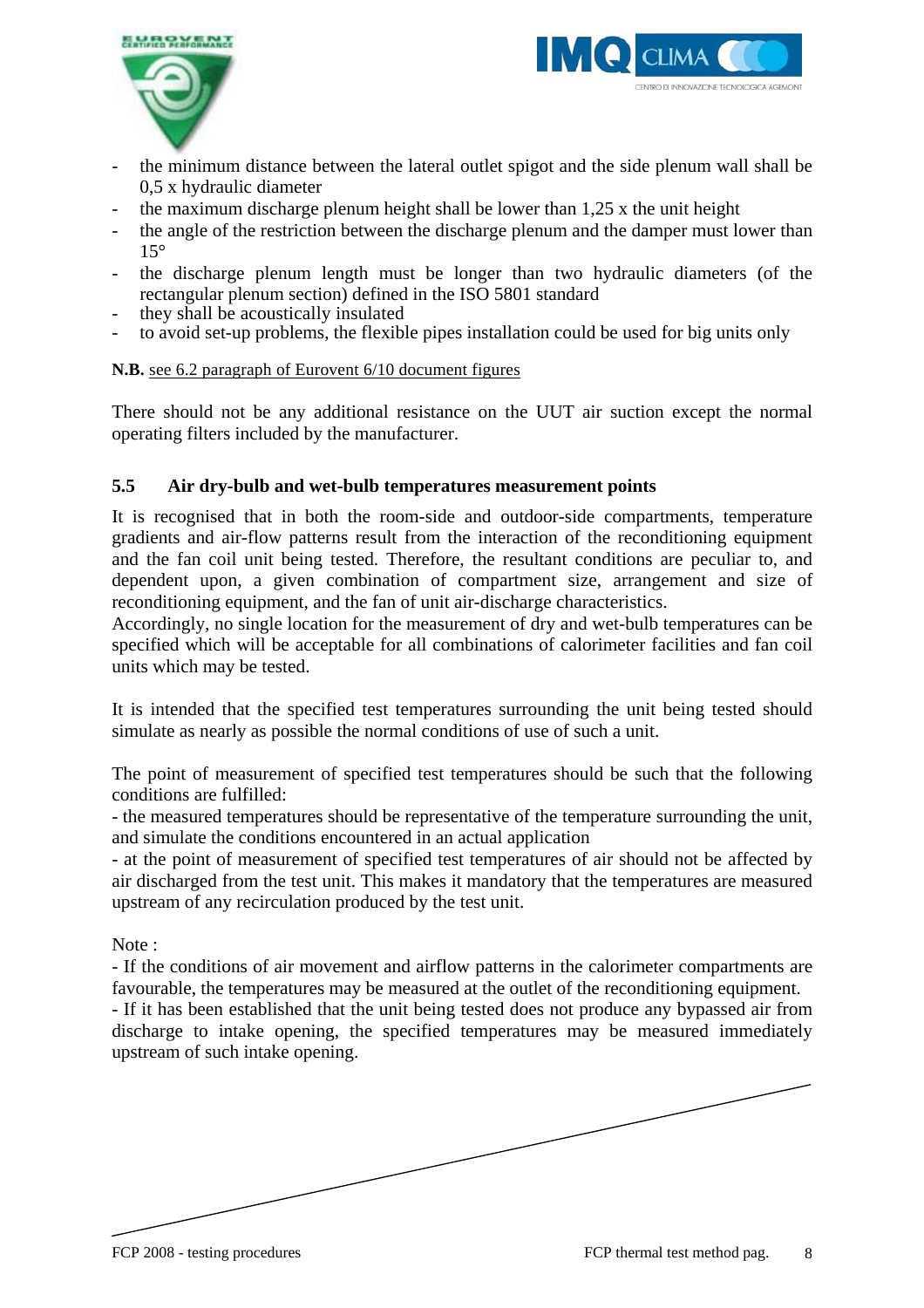



#### **5.6 Water inlet and outlet pressure and temperature measurement points**

The water inlet and outlet temperature should be measured with a sensor dipped in the insulated pipe connection so to avoid any risk of uncorrect measurement caused by stratification and medium flow course. The inlet and outlet temperature sensors should be as close as possible to the UUT so to have an high precision measurement. If the distance between the unit and the T sensors couldn't be reduced too much due to the particular set-up, the pipes insulation could be improved so to avoid any thermal dispersion.

The water pressure sample points should be located in the middle of a rectilinear peace of insulated pipe with the following characteristics:

- constant diameter equal to the UUT ones
- a minimum lenght of ten times the UUT connection diameter
- located between the temperature measurement points indicated above and the UUT connections

The available static pressure should be measured at the discharge air way cross section of the unit by a series of pressure tapping in compliance with the indications of ISO 5801 in accordance with the following specifications:

- at zero heat load
- at  $20 \pm 2$  °C in isotherm conditions

#### **6.7 Condensate measurements**

During a cooling capacity test, the condensate produced by the UUT should be drained and collected to measure the water condensate mass flow-rate by dividing the mass for the test scan time. Also the water supplied to the humidifier should be checked so to control the precision of the condensate mass flow rate measurement. The difference between the two measures should be less of 10 %.

#### **6. UNCERTAINTY OF MEASUREMENTS**

The uncertainties of measurement shall not exceed the values specified in table 2.

|            | <b>Measured quantity</b>   | <b>Uncertainty of measurement</b> |
|------------|----------------------------|-----------------------------------|
| Liquid     | Temperature                | $\pm$ 0,1 K                       |
|            | Flow rate                  | $\pm$ 1 %                         |
|            | Static pressure difference | $\pm$ 5 % (DP > 100 Pa)           |
|            |                            | $\pm$ 5 Pa (DP < 100 Pa)          |
| Air        | Dry bulb temperature       | $\pm$ 0.2 K                       |
|            | Wet bulb temperature       | $\pm$ 0.2 K                       |
|            | Static pressure difference | $\pm$ 5 % (DP > 100 Pa)           |
|            |                            | $\pm$ 5 Pa (DP < 100 Pa)          |
| Electrical | Power                      | $\pm$ 1 %                         |
| quantities | Voltage                    | $\pm 0.5 \%$                      |
|            | Current                    | $\pm 0.5 \%$                      |
|            | Frequency                  | $\pm 0.5 \%$                      |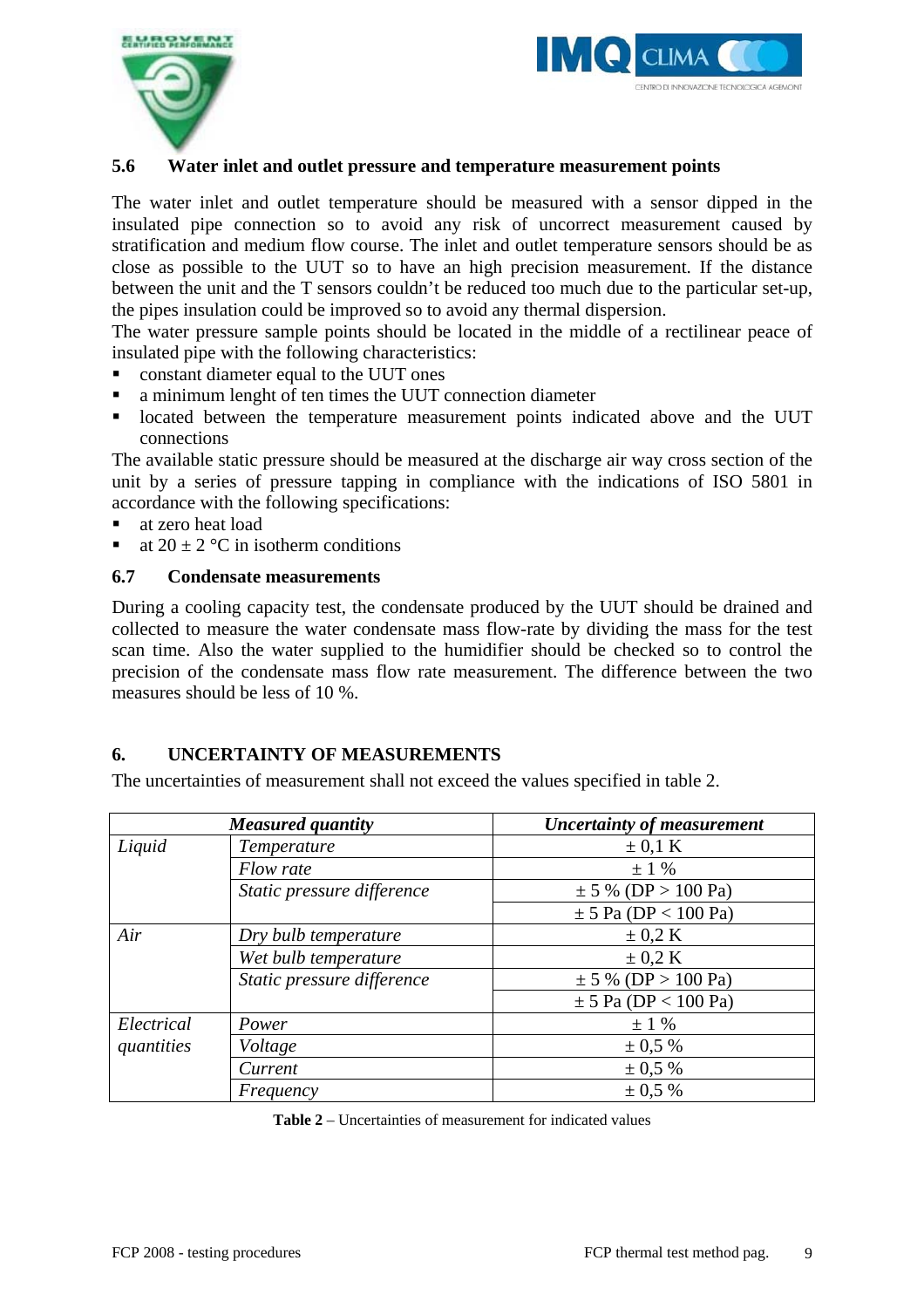



#### **8. TEST PROCEDURE**

#### **8.1 Nomenclature and calculations**

a) The total cooling capacity is calculated by the following formula:

 $\phi_{\rm fd} = q_{\rm l} ( h_{\rm lout} - h_{\rm lin} )$  [W]

where:

 $\phi_{\text{fd}}$  is the total cooling capacity (W)  $q_l$  is the unit water mass flow-rate (g/s)  $h_{\text{low}}$  is the unit water outlet specific enthalpy (kJ/kg)  $h_{lin}$  is the unit water inlet specific enthalpy (kJ/kg)

b) The heating capacity is calculated by the following formula:

$$
\phi_{hd} = q_l (h_{lin} - h_{lout}) + P_t \qquad [W]
$$

where:

 $\phi_{bd}$  is the heating capacity (W)  $q_i$  is the unit water mass flow-rate (g/s)  $h_{lin}$  is the unit water inlet specific enthalpy (kJ/kg)  $h_{\text{lout}}$  is the unit water outlet specific enthalpy (kJ/kg) *P<sub>t</sub>* is the power input of the UUT (W)

c) The dehumidification capacity is calculated by the following formula:

 $\phi_{ld} = q_{mc} * h_w$  [W]

where:

 $\phi_{\iota d}$  is the dehumidification capacity (W)  $q_{mc}$  is the water mass flow-rate condensed by the unit  $(g/s)$ *h<sub>w</sub>* is the water latent heat of vaporisation (2500,4 kJ/kg)

d) The sensible cooling capacity is calculated by the following formula:

 $\phi_{sd} = \phi_{td} - \phi_{ld}$  [W]

where:

 $\phi_{sd}$  is the sensible cooling capacity (W)

 $\phi_{td}$  is the total cooling capacity (W)

 $\phi_{\scriptscriptstyle{ld}}$  is the dehumidification capacity (W)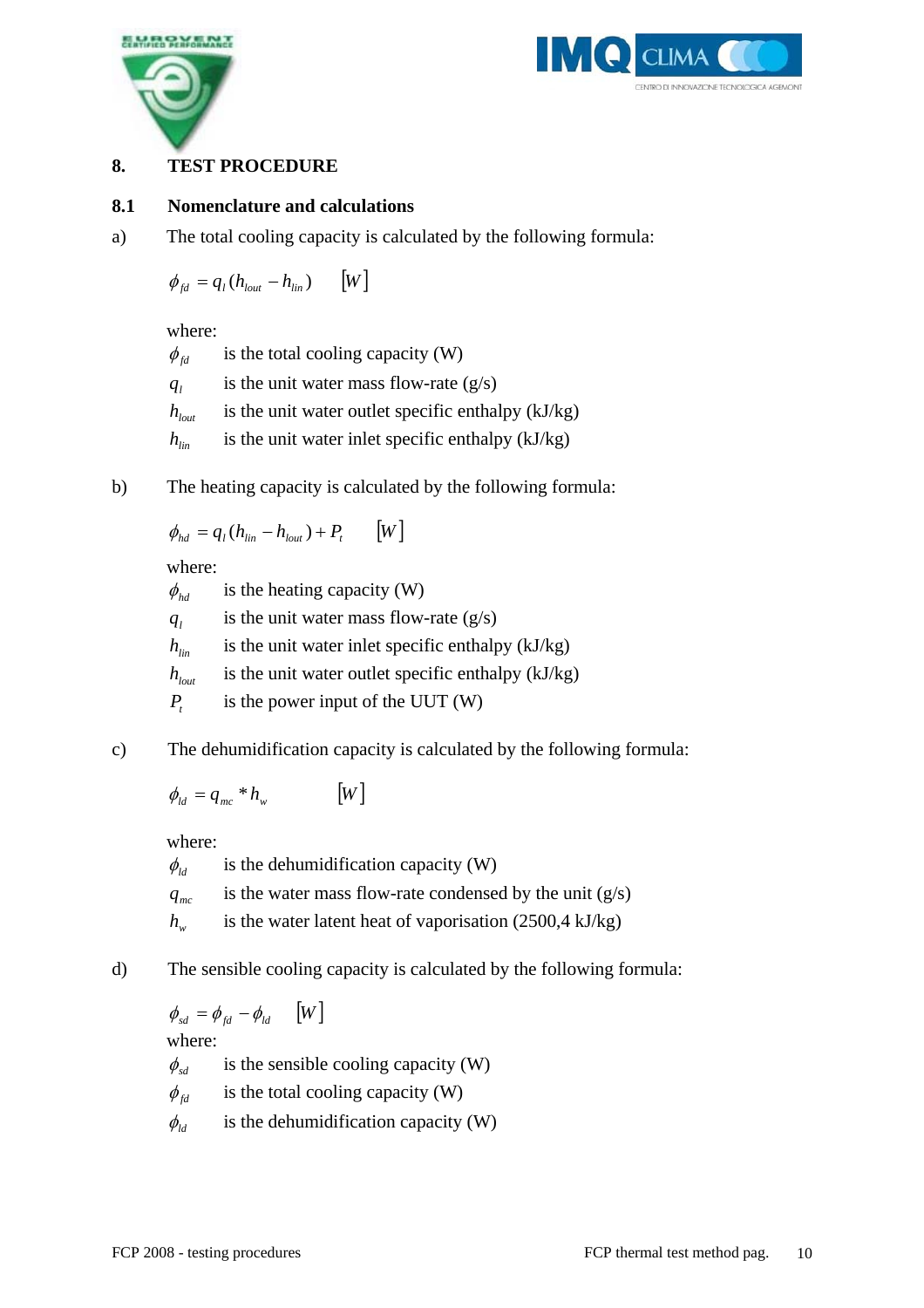



e) The air-side performance (balanced calorimeter method) should be calculated by the following formulas:

$$
\phi_{fi} = q_w (h_{win} - h_{wout}) + q_{mc} * (c_{pwl} * T_{whu} - c_{pw2} * T_{wb}) + \phi_{lp} + P_{in} + P_{t} \qquad [W]
$$
  

$$
\phi_{hi} = q_w (h_{wout} - h_{win}) + \phi_{lp} - P_{in} \qquad [W]
$$

where:

 $\phi_{\rm f}$  is the total cooling capacity – air side (W)  $\phi_{hi}$  is the heating capacity – air side (W) *q<sub>w</sub>* is the brine mass flow-rate through the cooling/heating coil (g/s)  $h_{\text{win}}$  is the brine inlet specific enthalpy (kJ/kg) *h<sub>wout</sub>* is the brine outlet specific enthalpy (kJ/kg) *q<sub>mc</sub>* is the water mass flow-rate condensed by the unit (g/s)  $c_{pwl}$  is the water specific heat at  $T_{whu}$  temperature (kJ/kg<sup>o</sup>C)  $T_{whu}$  is the humidifier inlet water temperature ( $^{\circ}$ C)  $c_{\text{two2}}$  is the water specific heat at  $T_{wh}$  temperature (kJ/kg<sup>o</sup>C)  $T_{wh}$  is the unit condensate temperature ( $\rm ^{\circ}C$ )  $\phi$ <sub>lp</sub> is the heat leakage through the test chambers (W)  $P_{in}$  is the total power input of the test chamber (W) *P<sub>t</sub>* is the unit power input (W)

The two simultaneous determinations on water and air side should agree within 5 % to validate the thermal test.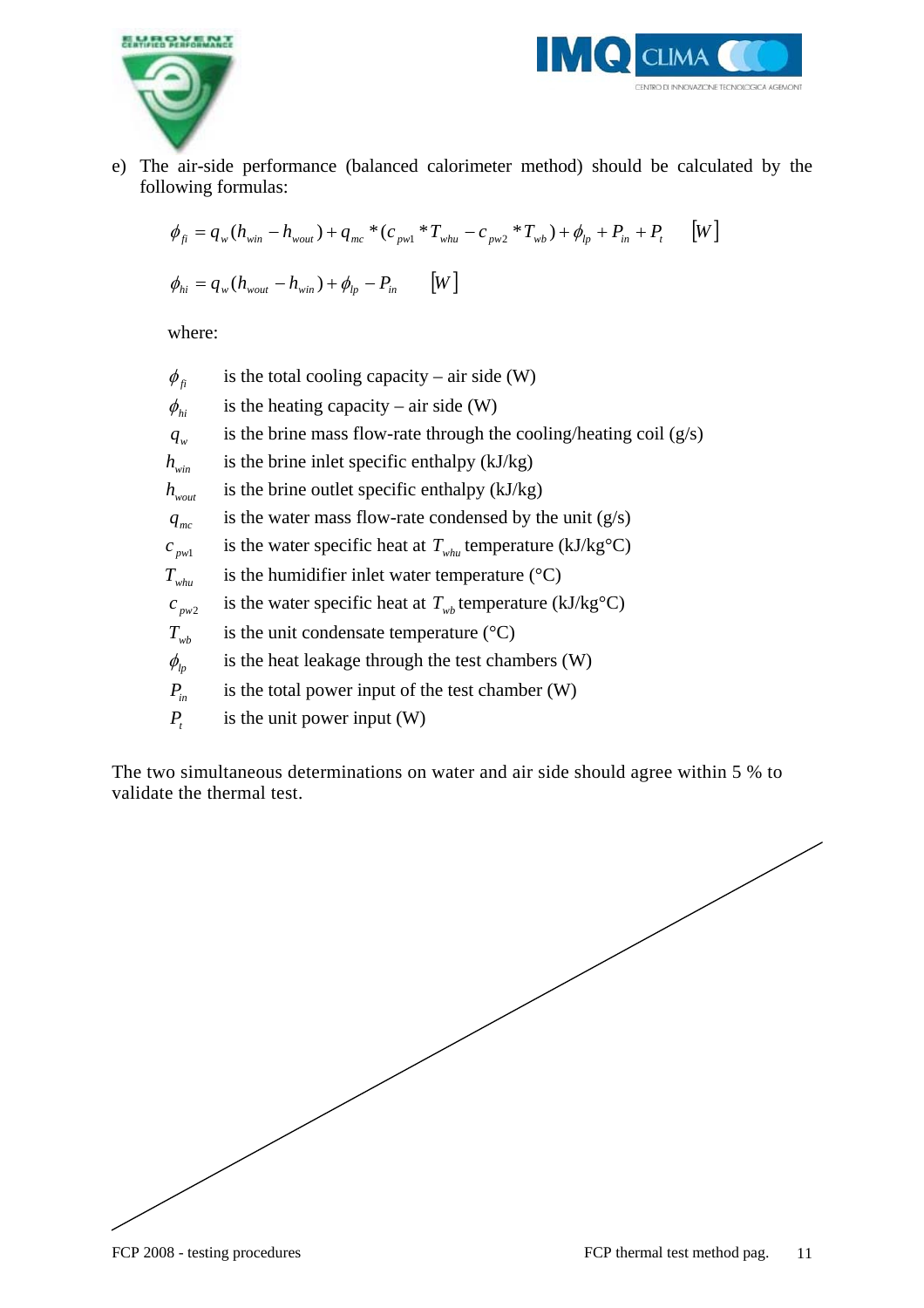



#### **8.2 Procedure of testing**

The procedure of testing is the following:

- 1) the unit shall be tested at medium speed;
- 2) with an anemometer shall be verified that the air velocity in the surround of the UUT is less of 0,5 m/s
- 3) the damper shall be set to have a static pressure of 50 Pa at the discharge air way cross section of the UUT in the conditions specified at point 6.6
- 4) the water flow rate and the set points shall be set to have the water inlet and outlet temperatures  $(7/12^{\circ}C)$
- 5) the air conditions of the indoor balanced chamber, measured by the sampling device, shall be set to the dry and wet bulb temperatures (27/19°C)
- 6) the steady state conditions are achieved when all the measured quantities remain constant for a minimum duration of 1 hour within to the tolerances given in the *Eurovent 6/3 -1996 standard*
- 7) when the steady state conditions are achieved, the test could start and it shall be extended for almost 30 minutes and all the relevant data shall be stored continuously for all the duration of the test
- 8) in the heating mode for a 4 pipes model the water flow rate and the set points shall be set to have the water inlet and outlet temperatures at 70/60°C.
- 9) in the heating mode for a 2 pipes model the water mass flow-rate shall be set equal to the cooling mode while the water inlet temperature shall be 50°C. The outlet water temperature will be consequence of the flow-rate fixed in the cooling mode
- 10) the air conditions of the indoor balanced chamber, measured by the sampling device, shall be set to the dry/wet bulb temperature (20/15max °C)
- 11) the steady state conditions are achieved when all the measured quantities remain constant for a minimum duration of 1 hour within to the tolerances given in the *Eurovent 6/3 -1996 standard*
- 12) when the steady state conditions are achieved, the test could start and it shall be extended for almost 30 minutes and all the relevant data shall be stored continuously for all the duration of the test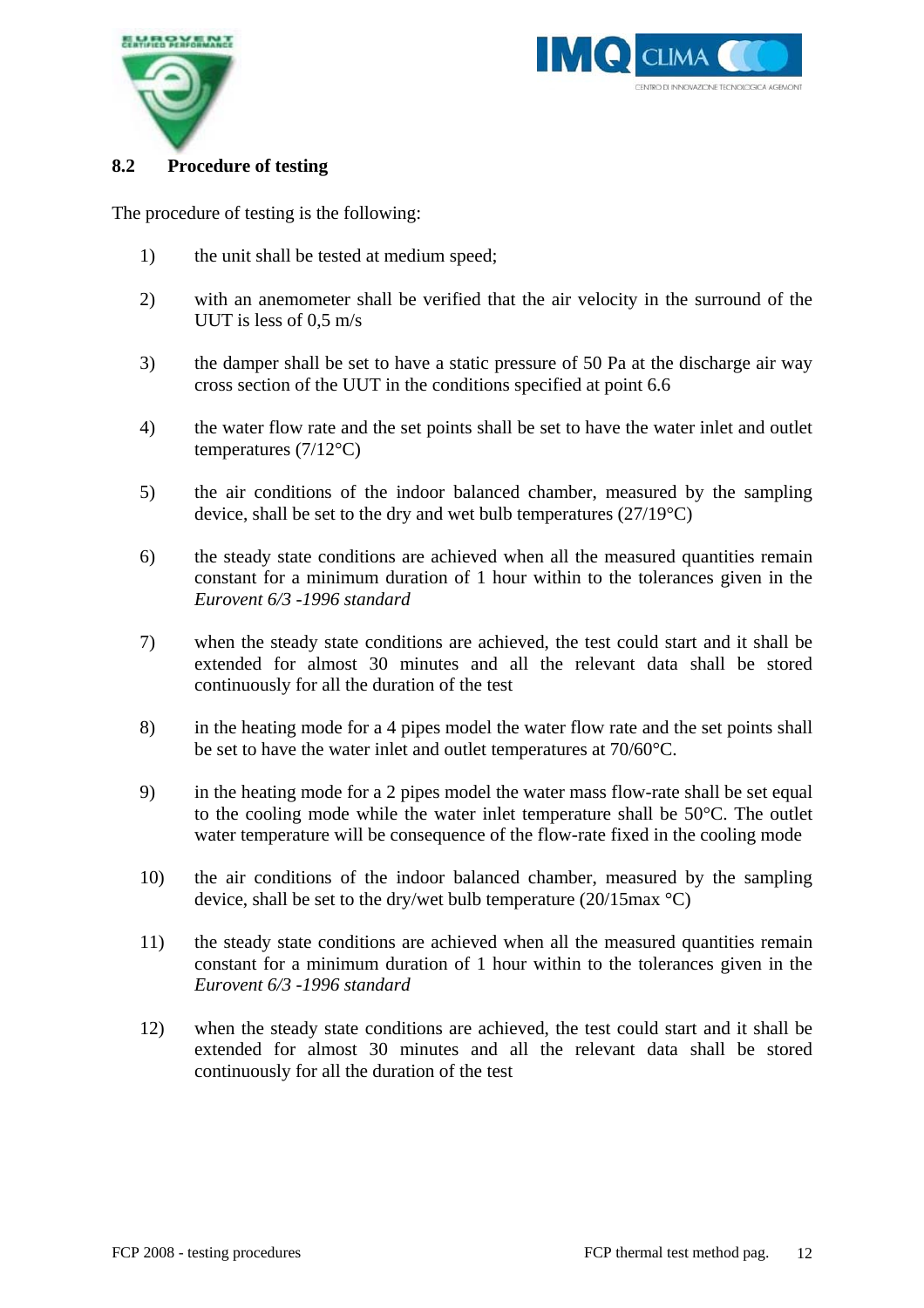



#### **8.3 Test results**

The cooling and heating test data are indicated respectively in the following tables:

**Table 3** – Data to be recorded for a cooling test

| <b>Electrical quantities</b>                                           | Unit |
|------------------------------------------------------------------------|------|
| Voltage                                                                |      |
| Current                                                                | Α    |
| Total power input                                                      | W    |
| $F_{\mathbf{r} \alpha \mathbf{u} \alpha \mathbf{n} \alpha \mathbf{v}}$ | Н7   |

| Current           |    |
|-------------------|----|
| Total power input | v  |
| Frequency         | Hz |
|                   |    |

| Air inlet conditions              | Unit      |
|-----------------------------------|-----------|
| Atmospheric pressure              | kPa       |
| Dry bulb temperature, air inlet   | $\circ$ C |
| Wet bulb temperature, air inlet   | $\circ$   |
| Wet bulb temperature, air leaving | $\circ$   |
| Outer space dry bulb temperature  | $\circ$   |

| Water side                    | Unit            |
|-------------------------------|-----------------|
| Water temperature, inlet      | $\rm ^{\circ}C$ |
| Water temperature, outlet     | $\rm ^{\circ}C$ |
| Water flow-rate               | 1/h             |
| Water pressure drop           | kPa             |
| Cp water, inlet               | $kJ/kg$ °C      |
| Cp water, outlet              | $kJ/kg$ °C      |
| Water density, inlet          | $Kg/dm^3$       |
| <b>Total Cooling capacity</b> | W               |
| Condensate mass flow-rate     | g/s             |
| <b>Latent Capacity</b>        | W               |
| Sensible capacity             | W               |

| Air side                            | Unit |
|-------------------------------------|------|
| Brine coil capacity                 | W    |
| Power input to the compartment      | W    |
| Power input to the UUT              | W    |
| Water humidifier-condensate balance | W    |
| Dispersion between center wall      | W    |
| <b>Total Cooling capacity</b>       | W    |